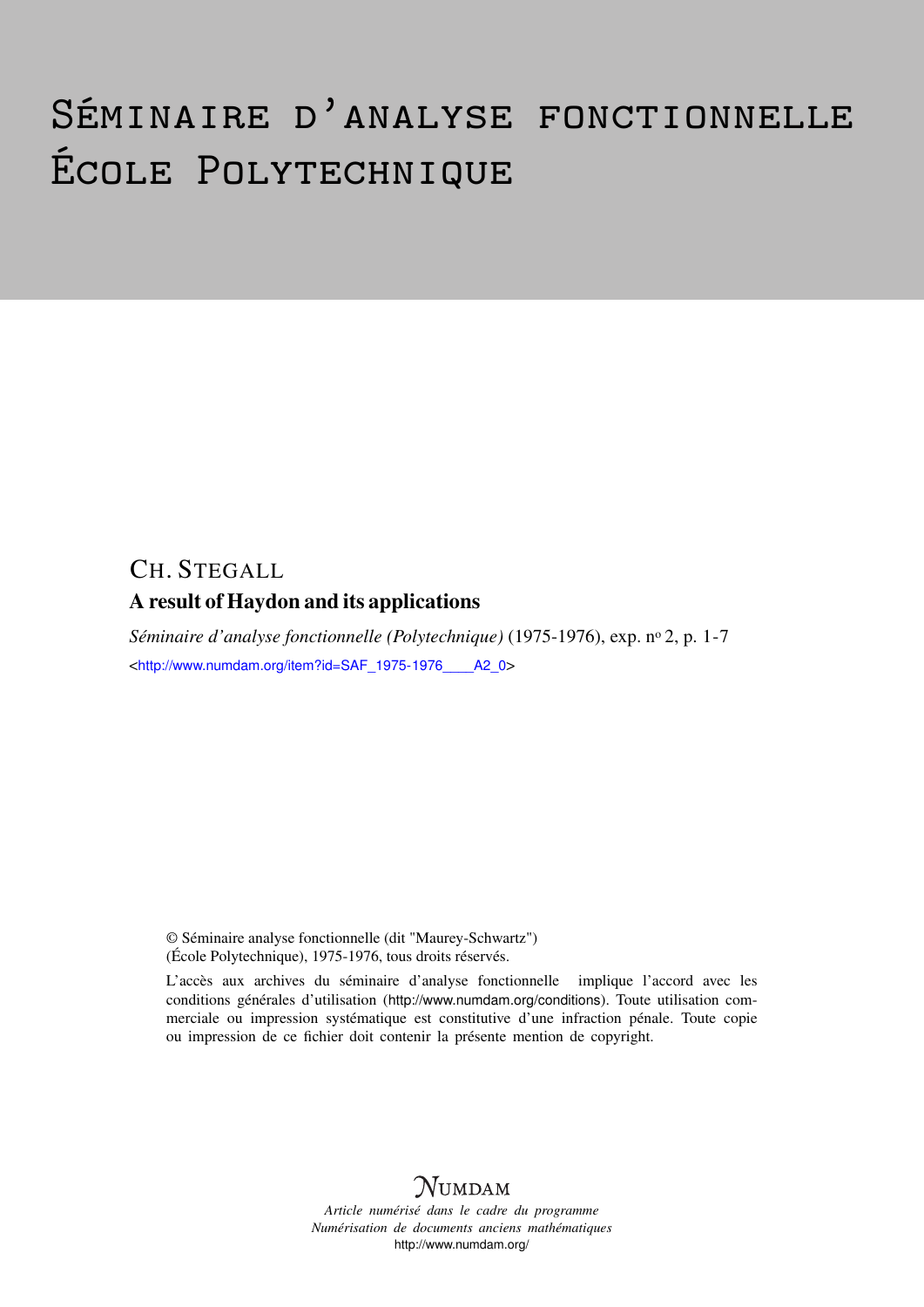#### CENTRE DE MATHEMATIQUES

PLATEAU DE PALAISEAU - 91124 PALAISEAU T616phone : 941.81.60 - Poste N° Télex : ECOLEX 69 15 96  $F$ 

# S E M I N A I R E M A U R E Y - S C H W A R T Z 1 9 ? 5 - 1 9 ? fi

## $A$ <sub>=</sub> $RESULT$ <sub>================== $AP$ </sub>

#### ITS APPLICATIONS.

by Ch. STEGALL (Bonn)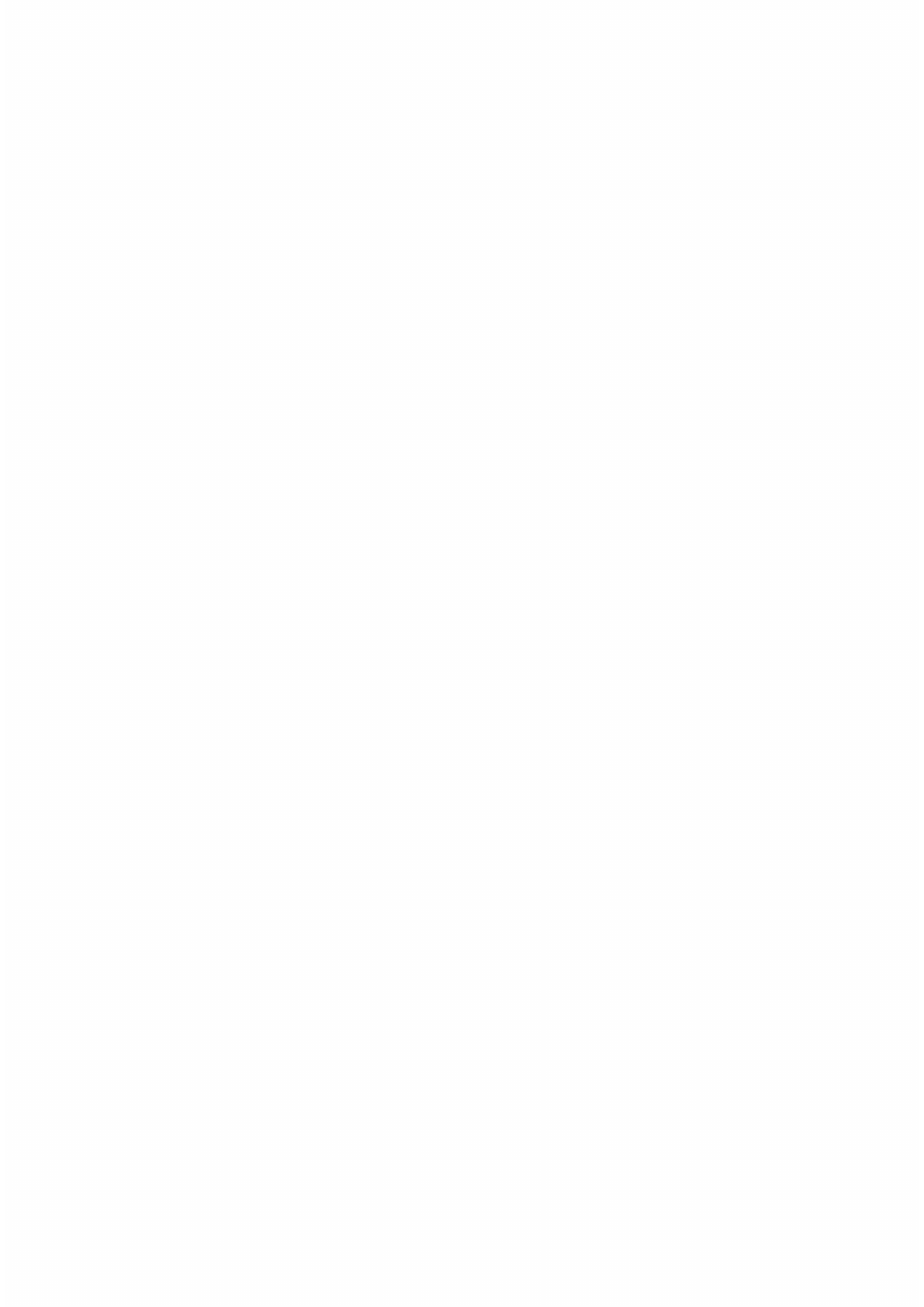We begin by recalling the following theorem of Rosenthal and  $0'$  dell  $\lceil 5 \rceil$  :

Theorem : Let X be a separable Banach space. Then X does not contain a subspace isomorphic to  $\ell_1$  (written  $\ell_1 \not\leq X$ ) if and only if every element of  $X^{***}$  is the weak  $(0(X^{**}, X^{**}))$  limit of a sequence in X.

If  $X = c_o(\Gamma)$ ,  $\Gamma$  uncountable, then  $X \neq \ell_1$  but not every element of  $x^{***}$  is a weak  $x^*$  sequential limit of elements of X.

Below we shall give a non-separable version of the above theorem, due to Haydon  $[3]$ , which requires only the following lemma :

<u>Lemma</u> (Rosenthal [6]) : Let X be a Banach space. Then  $X \supseteq \ell_1$  if and only if there exist a bounded non-empty subset S of  $X^*$ ,  $x^{**} \in X^{**}$ , r real number  $\mathbb{R}^n \in X^{n}$ , r real number,  $\delta > 0$  such that for any weak open subset U of X<sup>\*</sup>,  $\mathbb{U} \cap S \neq \emptyset$ , we have

$$
\sup_{x^* \in \widetilde{c}} \frac{x^{**}(x^*)}{(U \cap S)} < r < r + \delta < \sup_{x^* \in \widetilde{c}} \frac{x^{**}(x^*)}{(U \cap S)}.
$$

(If M is a subset of  $\chi^*$ ,  $\bar{c}^*(M)$  is the weak closed convex hull of M.)

By K we denote the unit ball of  $\chi^*$  in the weak $^*$  topology. A measure on K is always a complete, regular, Borel measure.

Theorem (Haydon  $\lceil 3 \rceil$ ) : Let X be a Banach space. Then the following are equivalent em (Haydon [3]) : Let<br>alent :<br>(i)  $X \neq \ell_1$  ;<br>ii) every  $x^{**} \in X^{**}$  is

(i)

(ii) unit ball of  $x^*$  in the weak<sup>\*</sup> topending the set of  $x^*$  in the weak<sup>\*</sup> topending the set of  $x^*$  is a Banach space. Then the fology is a functionally measurable as a functional set of  $x^*$  is  $x^*$ measurable as a function on **K** ; (iii) for every  $x^{***} \in x^{***}$ , every measure  $\mu$  on K there exists a sequence for all n, and  $x_n \rightarrow x^{\cdots}$   $\mu$ -a.e. on K;

I1 71 v o (iv) every  $x^{**} \in x^{**}$  is universally measurable as a function on K and for every measure on K,

$$
\int_{K} x^{**}(x^{**}) d\mu(x^{**}) = x^{**}(r\mu)
$$

where rµ is the unique element of  $\chi^*$  -such that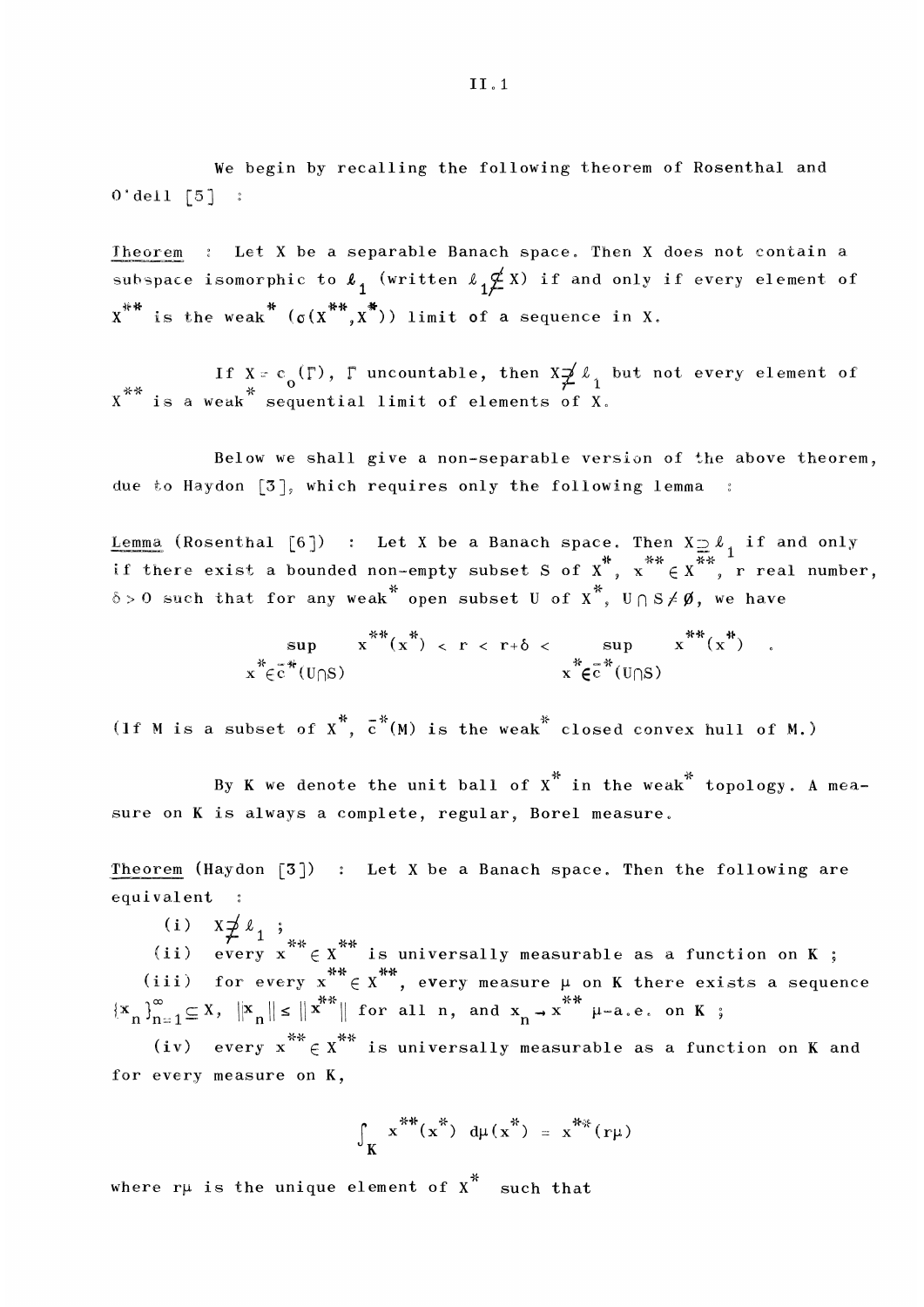$$
\int_{K} x^{*}(x) d\mu(x^{*}) = (r\mu)(x) \text{ for all } x \in X ;
$$

(v) for every  $x^{**} \in X^{**}$ , every measure  $\mu$  on K, every  $\varepsilon > 0$ , there exists  $K_{\overline{O}}\subseteq K$ ,  $K_{\overline{O}}$  weak  $\hat{C}$  compact and convex such that  $x$   $\hat{C}$  is continuous on  $K_{\overline{O}}$  and

Proof :  $(v) = (iii)$ . Let  $\mu$  be a measure on K (which we assume to be a probability measure throughout the proof). Choose  $K_n \subseteq K$ ,  $K_n$  compact, convex,  $_1$ , and  $x^{**}$  is continuous on each  $K_n$ . Let  $R_n : X \to C(K_n)$  be the canonical operator ; that is,  $R_n(x)(x^*) = x^*(x)$  for  $x^* \in K_n$ . Then we have<br> $R_n^{***}(x^{**}) \in C(K_0^-, or, R_n^{***}(x^{**})$  is in the weak closure of  $\{R_n x : ||x|| \le ||x^{**} \}$ cal operato<br>  $\stackrel{\ast}{\mathfrak{m}}^* (\stackrel{\ast}{\mathfrak{x}}^*) \in \mathbb{C} (1)$ <br>
hich is a c  $(x^{**}) \in C(K_0),$  or,  $R_n^{**}(x^{**})$  is in the weak closure of  $\{R_n x : ||x|| \le ||x^{**}||\}$ <br>ch is a convex set. Thus  $R^{**}(x^{**})$  is in the norm closure of this set which is a convex set. Thus  $R_n^{**}(x^{**})$  is in the norm closure of this set,  $n$ .  $f^*(-x^{**})$ so for any  $\varepsilon_n > 0$  there exists  $x_n \in X$ ,  $||x_n|| \le ||x^{**}||$  and  $||x^*(x_n) - x^{**}(x^*)|| \le \varepsilon_n$ <br>for all  $x^* \in K_n$ . If  $\varepsilon_n \to 0$  then  $x_n \to x^{**}$   $\mu$ -a.e. on K.

(v)  $\Rightarrow$  (iv). There exist K<sub>n</sub>,  $\mu$ (K<sub>n</sub>)  $\rightarrow$  1, such that  $x^{**}$  is continuous<br>on K<sub>n</sub>. Since  $x^{**}$  is continuous on K<sub>n</sub>,  $x^{**}(r_{H_n}) = \int_K x^{**}(x^*) d\mu_n(x^*)$  where  $\mu_n = \mu(K_n)^{-1} \chi_{K_n}$ . (Note that  $r\mu_n \in K_n$ .) Since  $r\mu_n \to r\mu$  in norm and clearly

$$
\int_{K} x^{**}(x^{*}) d\mu_{n}(x^{*}) \rightarrow \int_{K} x^{**}(x^{*}) d\mu(x^{*}) ,
$$

we have that that  $x^{**}(r\mu) = \int_{K} x^{**}(x^{*}) d\mu(x^{*}).$ 

 $(iii) \Rightarrow (ii)$  and  $(iv) \Rightarrow (ii)$  are trivial.

(ii)  $\Rightarrow$  (i). If  $X \supseteq \ell_1$  it is an old argument of Sierpinski that any weak $^{^\circ}$  cluster point of a sequence equivalent to the usual basis of  $\ell_{\,\,1}^{\phantom i}$ is not measurable for an appropriately chosen measure  $\mu$  on K. (See [3].)

(i)  $\Rightarrow$  (v). For  $x^{**} \in X^{**}$  and r a real number we shall denote by  $\{x\overset{\frown}{\ } > r\,\}$  the set  $\{x\overset{\frown}{\ }\in K\;:\;x\overset{\frown}{\ }\ (x\overset{\frown}{\ }) > r\}\text{.}$  Let  $x\overset{\frown}{\ }\in X\overset{\frown}{\ }\,,\;\mu$  a measure on K (again, assumed to be a probability measure). Let S be the support of  $\mu$ , and r,  $\delta^{}_{\rm n}$ re al numbers with  $\delta_n > 0$ . Note that

$$
K = \{K' : K' \text{ compact, convex, } K' \subseteq K,
$$

$$
K' \subseteq \{x^{**} > r\} \}
$$

is a directed set. (The convex hull of a finite union of elements of K is an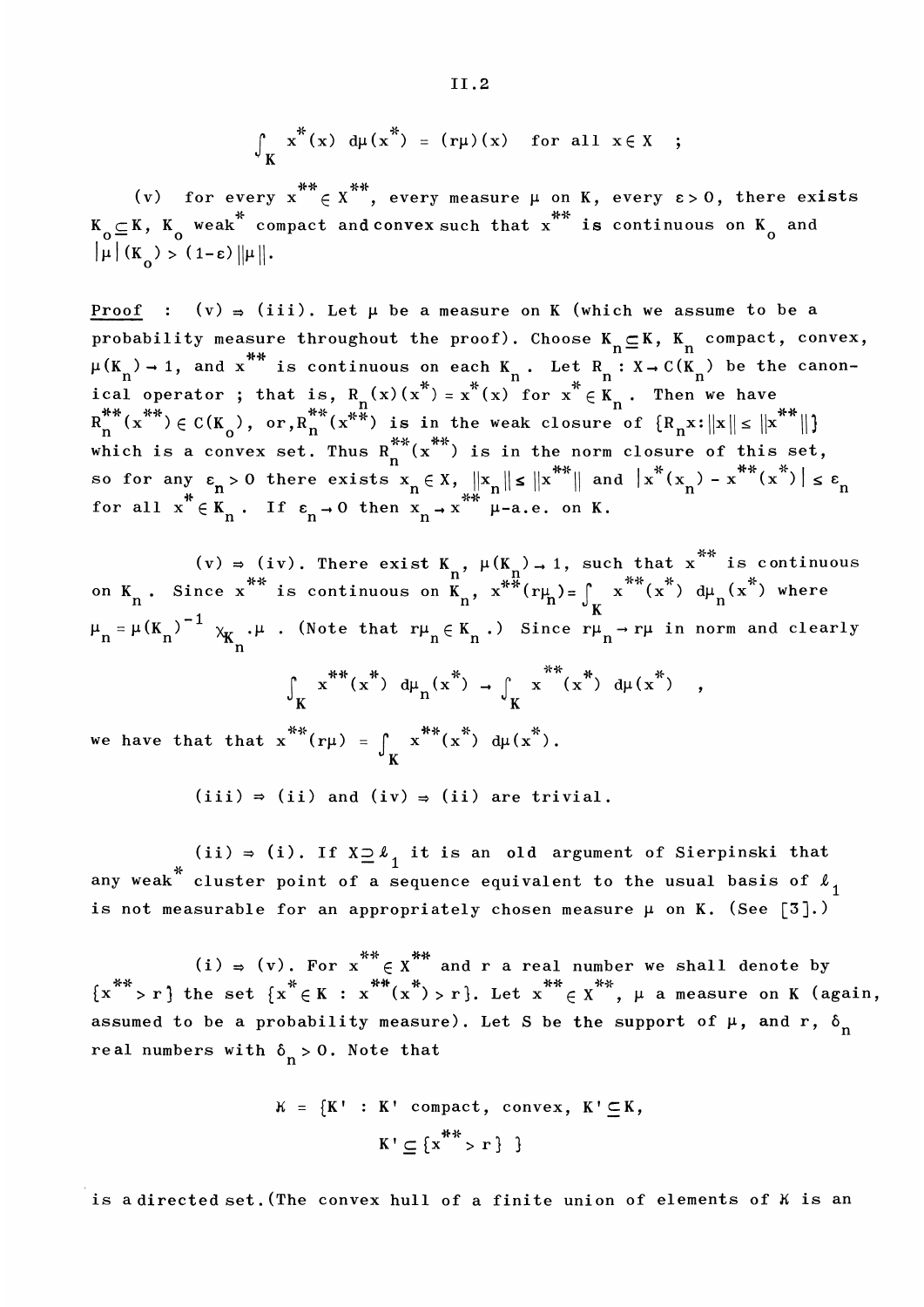element of K.) Choose a subset  $K_n^i$  of  $\{x^{**} > r \}$  which is the union of an increasing sequence of compact convex subsets of  $\{x^* > r\}$  such that for any convex, compact subset L of  $\{x^{**} > r\}$ ,  $\mu(L\backslash K'_n) = 0$ . Similarly, choose , compact subset L of  $\{X \to \Gamma\}$ ,  $\mu(L \setminus K)$ <br>  $**$  c  $\Gamma$  is  $\Lambda$  . We shall show that  $\mu(K^+) \cup K^0$  $\mu_n^0 \subseteq \{x^{n-1} < r + \delta_n\}$ . We shall show that  $\mu(K_n^+) \cup K_n^{(1)} = 1$ . Suppose  $\mu_S^-(K_n^+) \cup K_n^{(1)} = 1$ .<br>hence  $S \subseteq S \setminus K^+ \cup K^+$  is compact, and for every  $V$  weak poop.  $V \cap S^+ \neq \emptyset$ Choose  $S' \subseteq S \setminus K''_{n} \cup K'''_{n}$ , S' compact, and for every V weak open,  $\mu(V \cap S') > 0$ . By Rosenthal's Lemma there exists V open,  $V \cap S' \neq \emptyset$ ,  $\bar{c}(V \cap S')$ <br>is a subset  $\{x^{**} > r\}$  or  $\{x^{**} < r+\delta\}$ . Thus,  $\mu[\bar{c}(V \cap S') \setminus (K'_n \cup K''_n)] = 0$ . Contradiction. Choose  $\delta_n$  decreasing to 0. Define  $L = \bigcup_{n=1}^{\infty} K_n^{\dagger}$  and  $M = \bigcap_{n=1}^{\infty} L_n^{\dagger}$ . Then  $L \subseteq \{x^{**} > r\}$  and  $M \subseteq \{x^{**} \le r\}$  and  $\mu(L \cup M) = 1$ . This proves the following  $\mathbf{L}$ for  $\eta > 0$ , there exists a compact, convex  $C \subseteq \{x^* \geq r\}$  such that  $\mu$ [{x<sup>\*\*</sup>>r}\C]< \mu\. Repeating the argument above for -x<sup>\*\*</sup> we obtain that for every  $\eta > 0$ , every r, s, r < s, every  $x^{**} \in x^{**}$  there exists  $C \subseteq \{r \le x^{**} \le s\}$ , C compact, convex, and  $\mu$ [{ $r \le x$ <sup>\*\*</sup> < s}\C] <  $\eta$ . Let  $\varepsilon > 0$ . Choose  $\sum_{n=1}^{\infty} \varepsilon_n$  <  $\varepsilon$ 

and positive integers K(n) such that K(n)  $\varepsilon_n > \|x^{**}\|$ . By the above there exist compact, convex  $C_{n,m}$ ,  $n = 1,2,..., -K(n) \le m \le K(n)$  such that

$$
C_{n,m} \subseteq \{m\epsilon_n \le x^{**} < (m+1)\epsilon_n\}
$$

$$
\mu(\bigcup_m C_{n,m}) > 1-\epsilon_n.
$$

and

Let  $C_n = c \left(\bigcup_{m} C_{n,m}\right) =$  the convex hull of  $\bigcup_{m} C_{n,m}$  which is compact. Let  $C = \bigcap_{n=1}^{\infty} C_{n,n}$ <br>Then  $\mu(C) > 1-\epsilon$  and it is a routine computation to show that x is continuous on C.

<u>Corollary</u> (Haydon [3]) : Suppose  $X \neq {\ell}_1$  and M is a weak  $\degree$  compact subset of K. Then  $\overline{c}^n(M) = c(M)$  (closure of the convex hull of M in the norm topology)

<u>Proof</u> : Let M be a weak<sup>\*</sup> compact subset of K. Then  $\overline{c}^*(M) = \{r\mu : \mu \text{ is a pro-}$ bability measure on K such that  $\mu(K\backslash M)=0$ }. Suppose  $x^{**} \in X^{**}$  and  $M \subseteq \{x^{**} \leq r\}$ . By part (iv) of the theorem

$$
x^{**}(r\mu) = \int_{0}^{**}(x^{**}) d\mu(x^{**}) \leq r
$$

if  $\mu$  is a probability measure and  $\mu$ (k \u = 0. Therefore,  $\overline{c}^*(M) \subset \{x^{**} \le r\}$ . Invoking the Hahn-Banach theorem proves  $\overline{c}^*(M) = \overline{c(M)}$ .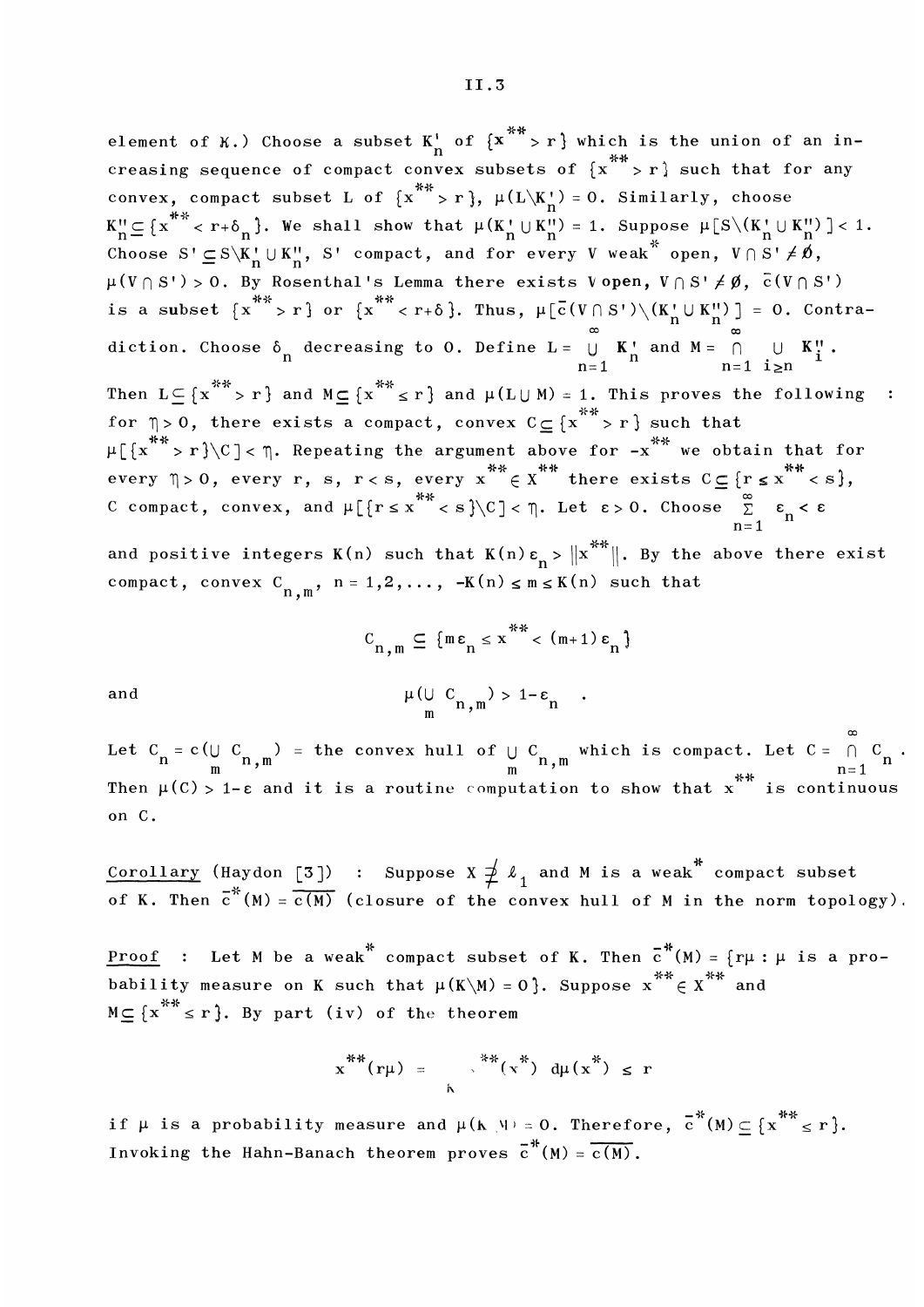#### APPLICATIONS

The following appears to be a well known folk theorem. D.R. Lewis showed the author a proof several years ago. The following proof may be the same.

: Let M be a compact Hausdorff space and  $\mu$  a probability measure on M. Let Y be a weakly compactly generated (wcg) Banach space and  $\tau : M \rightarrow Y$ a scalarly measurable, bounded function. Then there is a  $M_0 \subseteq M$ ,  $M_0$  measurable,  $\mu(M_0) = 1$ , and  $\tau(M_0)$  is norm separable.

<u>Proof</u> : Since Y is wcg (cf. [1]) for each separable subspace Y of Y and each separable subspace Z of Y<sup>\*</sup> there exists a projection P : Y  $\rightarrow$  Y with P(Y) separable,  $Y_{0} \subseteq P(Y)$ ,  $Z_{0} \subseteq P^{\frown}(Y^{\frown})$ . If  $\tau : M \rightarrow Y$  is scalarly measurable and  $||\tau(m)|| \le 1$  a.e. then for any projection P: Y - Y with P(Y) separable,  $P \circ \tau : M \rightarrow Y$  is separably valued and scalarly measurable ; hence P  $\circ \tau$  is strongly measurable [2].

By Lusin's theorem there exists a  $M_0 \subseteq M$  such that  $P \circ \tau$  is continuous on M<sub>0</sub>; that is P( $\tau(M_0)$ ) is compact. Then the set of functions  $\{y^* : P^*y^* = y^* \mid ||y^*|| \le 1\}$  is equicontinuous on  $\tau(M_0)$  because  $y^*(P\tau(k)) = (P^*y^*) (\tau(k)) = y^* (\tau(k))$  for  $k \in M_0$ .

is a relatively compact set in the  $\mathtt{L}_\mathtt{1}(\mathtt{M}, \mu)$  norm. Suppose there exists  $\int_{M} |y_{i}^{*}(\tau(m)) - y_{j}^{*}(\tau(m))| d\mu(m) > \eta > 0$  for all i,j, i  $\neq j$ . Let P be a projection in X with P(X) separable and  $P^*y_i^* = y_i^*$ . There exists  $M_0 \subseteq M$ ,  $\mu(M_0) > 1 - \frac{\eta}{4(1+\eta)}$ , and  $\{y_i^*\}_{i=1}^{\infty}$  is an equicontinuous family on  $\tau(M_0)$ . That is, there exists  $M_0 \subseteq M$  such that  $|y_j^*(\tau(m)) - y_i^*(\tau(m))| \leq \frac{\pi}{4}$  for  $m \in M_0$  and all i,j, i  $\neq j$ ; therefore

$$
\int_{M} |y_{j}^{*}(\tau(m)) - y_{i}^{*}(\tau(m))| d\mu(m)
$$
\n
$$
= \int_{M_{0}} |y_{j}^{*}(\tau(m)) - y_{i}^{*}(\tau(m))| d\mu(m) + \int_{M\backslash M_{0}} |(y_{j}^{*} - y_{i}^{*})(\tau(m))| d\mu(m)
$$
\n
$$
< \frac{\pi}{4} \mu(M_{0}) + 2 \mu(M\backslash M_{0}) < \pi.
$$

Contradiction.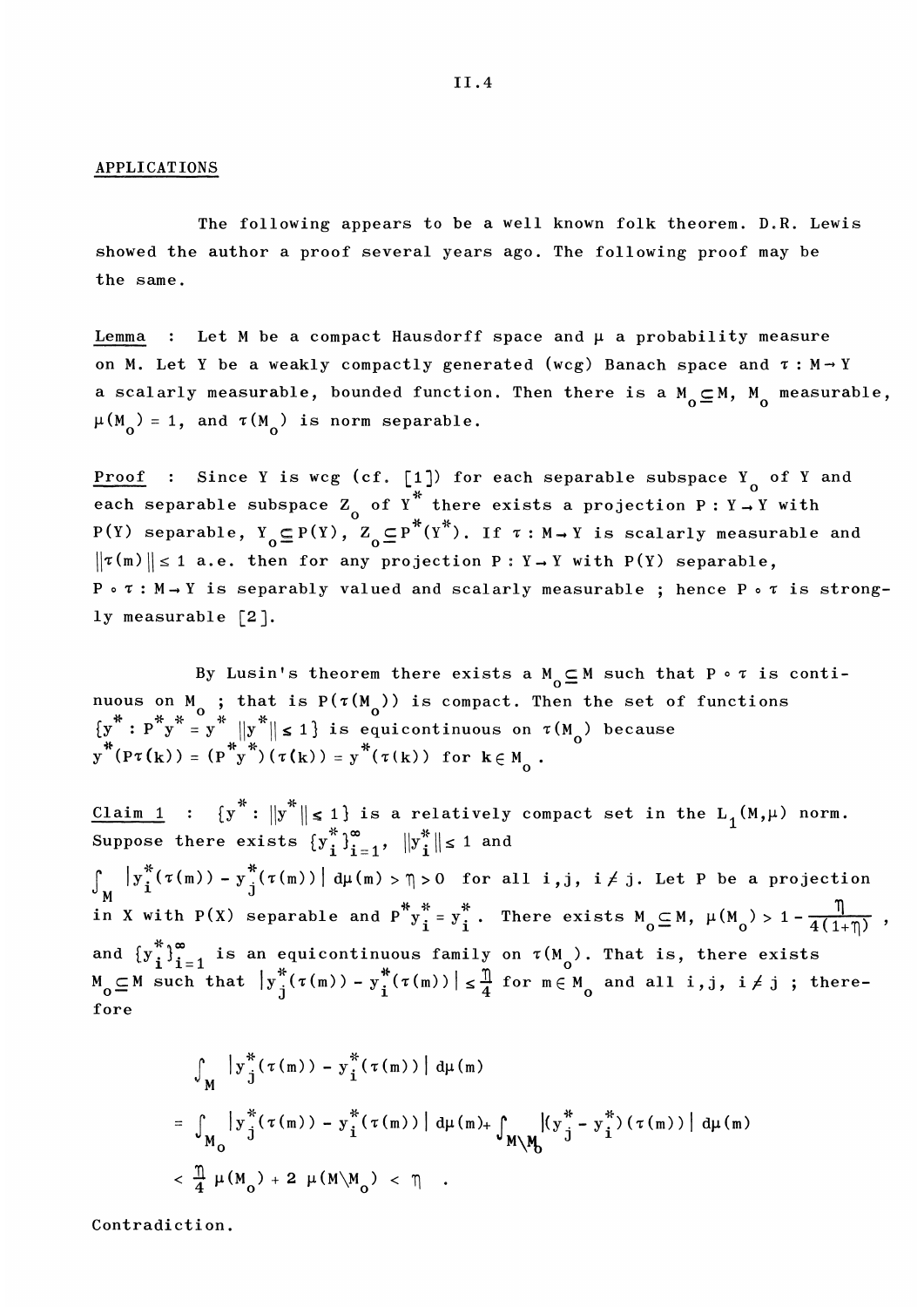<u>Claim 2</u> : For each  $\epsilon > 0$ , there exists M<sub>0</sub>,  $\mu(M_0) > 1-\epsilon$  such that subsequence  $y_{i}^{*}$  such that

$$
\int_{0}^{\pi} |y_{i}^{*}(\tau(m)) - y^{*}(\tau(m))| d\mu(m) \to 0.
$$

But there exists  $\{y_{i,j}^{n}\}$  that converges uniformly on M  $\,$  to a continuous  $\mathbf{K}$ function  $\phi$ . Therefore Therefore  $\{y^* \in x | y^* \mid s \leq 1\}$  is equicontinuous on  $M_0$ . In particular,  $\tau(M_0)$  is relatively compact. So  $\tau$  is essentially separably valued and, thus, is strongly measurable.

We state without proving, the following

Lemma :  $T : X \rightarrow Y$  an operator, then the following are equivalent :

(i) for any bounded set  $B \subset X$ ,  $T(B)$  is dentable;

(ii) for any probability space  $(S, \Sigma, \nu)$ , any operator  $S: L_1(S, \Sigma, \nu) \to X$ , TS is differentiable.

For convenience we shall call an operator satisfying (i) a denting operator.

Our principal application is the following :

Theorem : Let X, Y be Banach spaces,  $X \neq \ell_1$ , Y wcg. Then any operator  $T : X \rightarrow Y$  is a dentable operator.

**Proof** : Let K the unit ball of  $X^*$  with the weak<sup>\*</sup> topology. Let R :  $X \rightarrow C(K)$ be the canonical operator,  $R(x)(x^*) = x^*(x)$ . Let  $(S, \Sigma, \nu)$  be a probability space and U:  $\text{L}_{1}(\text{S},\Sigma,\bm{\nu})\rightarrow\text{X}^{n}$  an operator. As is well known there exists  $U: L_{1}(S, \Sigma, \nu) \rightarrow C(K)^{m}$  such that  $R^{m}U = U$  [4]. Let  $\mu$  be a measure on K and consider  $\mathrm{L}_\mathrm{1}(\mathtt{K}, \mu)$  as a subspace of C(K) . The question as to whether TU is a denting operator is equivalent to whether  $\text{TR}^*$ :  $L_1(K,\mu) \rightarrow Y$  is denting. Considering T as a function from K into Y we have that T is scalarly measurable  $(X \nleq \ell_1)$  and Y is wcg. So T is  $\mu$ -strongly measurable. Hence there exists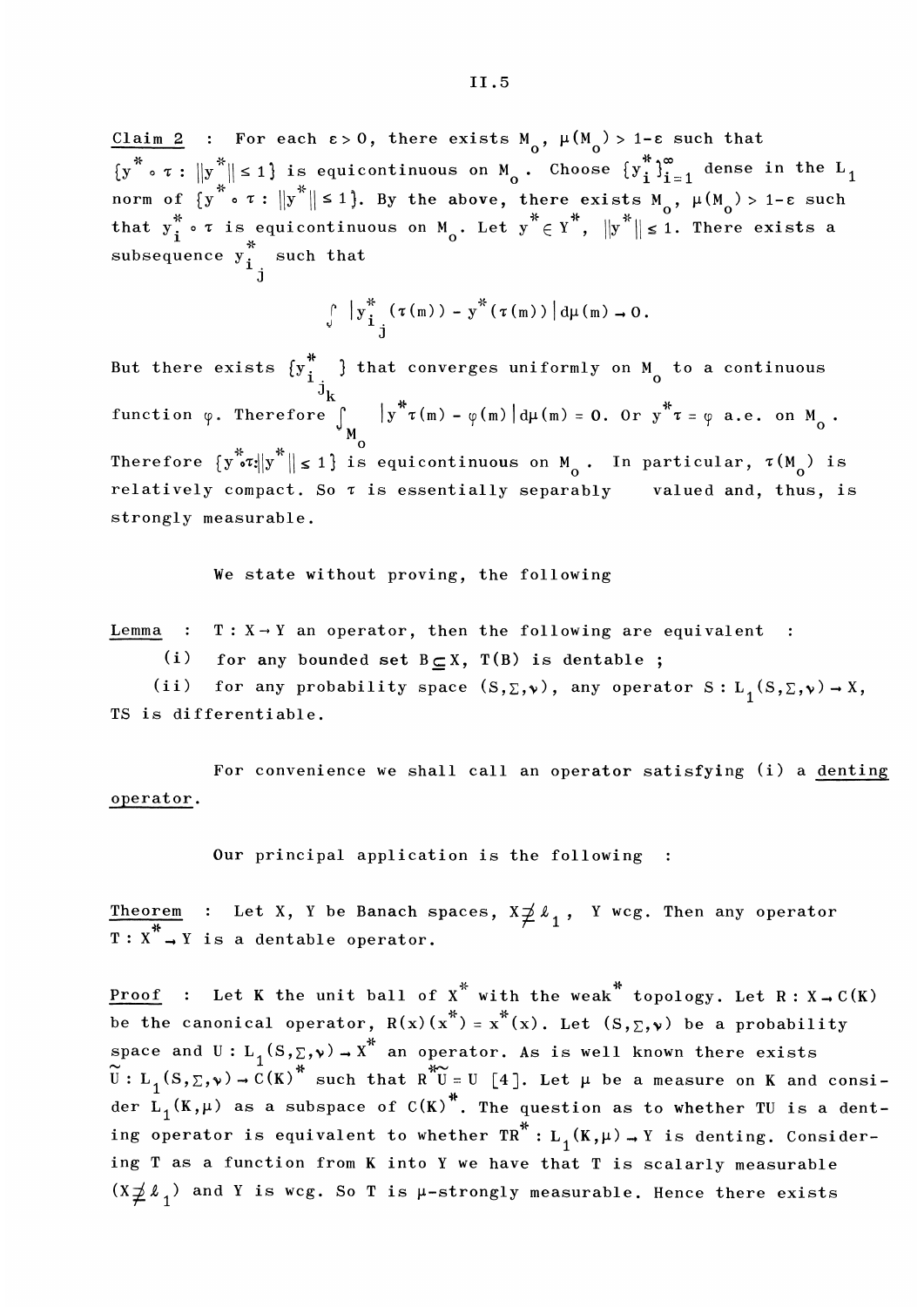an operator  $V: L_1(K, \mu) \to Y$ , differentiable,  $Vf = \int_{\mathcal{M}} f(k) T(k) d\mu(k)$ . We shall show  $Vf = TR^*f$  for  $f \in L_1(K,\mu)$ . Choose  $y^* \in Y^*$ . Then  $\langle Vf, y^* \rangle$ <br>  $= \int f(k) y^*(T(k)) d\mu(k)$  and  $\langle TR^*f, y^* \rangle = \langle R^*f, T^*y^* \rangle = \int f^*f(k) f(k) d\mu(k)$ <br>  $= \int y^*(T(k)) f(k) d\mu(k)$ . Thus  $V = TR^*$  on  $L_1(K,\mu)$  so  $TR^*$  is different Therefore, T is a denting operator.

Corollary 1 : Suppose  $X \nleq \ell_1$  and  $T : X \rightarrow Y$  is an absolutely summing operator. Then T is a 1-Radonifying.

**Proof** : If  $T : X \rightarrow Y$  is absolutely summing then there exist a compact Hausdorff space M, a probability measure  $\mu$  on K (K is the unit ball of  $x^*$ , as above), and operators I, R, V, J such that



is commutative, where R and J are canonical and I is an isometry.

Let  $U: X^* \to L_1(S, \nu)$  be any operator where  $L_1(S, \nu)$  is a finite measure space (hence wcg). Essentially, proving that T is 1-Radonifying is equivalent to proving  $T^{**}U^*$  is nuclear. Regarding  $L_1(K,\mu)$  as a subspace of  $C(K)^*$  we have that UR<sup>\*</sup> is differentiable and bounded. That is, U: K  $\rightarrow$  L<sub>1</sub>(S, v) is  $\mu\text{-strongly measurable}, \ \int \ \big\| \mathtt{Uk} \big\| \mathrm{d}\mu(k) < +\infty, \ \text{and} \ \ \mathtt{UR\text{\textdegree}f} = \int_K \ \mathtt{f(k)\,U(k)\,\,d}\mu(k) \ \ \text{for}$ all  $f \in L_1(K,\mu)$ . Since  $U(k)$  is an element of  $L_1(K,\mu)$  it is easy to check that  $h(k, s) = U(k)(s)$  defines a unique (equivalence class) function on  $K \times S$ and that  $\int_{\mathbf{K}} \int_{\mathbf{S}} |\mathbf{h}(\mathbf{k},\mathbf{s})| d\mu(\mathbf{k}) d\mathbf{v}(\mathbf{s}) < +\infty$ . Similarly it is easy to check that K ° S the function  $S \to h(., s)$  is a strongly measurable function from S to  $L_1(K, \mu)$ . Define  $\tau : S \rightarrow C(M)$  by  $\tau(s) = V(h(., s))$ ;  $\tau$  is strongly measurable and  $\int ||\tau(s)||d\nu(s) < +\infty$ . We shall show  $\tau$  represents the operator  $I^{**}T^{**}U^*$  and  $\tau(s) \in I(Y)$   $\nu$ -a.e. Let  $\xi \in C(M)^*$  and  $\psi \in L_{\infty}(S,\nu)$ ; then  $\langle I^{**}T^{**}U^*\psi,\xi\rangle$ <br>=  $\langle \psi, UT^{**}I^*\xi\rangle = \langle \psi, UR^{**}JV^*\xi\rangle = \langle \int_K (V^*g)(k) U(k) d\mu$  $=\int_S \int_K (v^* \xi)(k) \psi(s) h(k,s) d\mu(k) d\nu(s) = \int_S \psi(s) \langle h(.,s), v^* \xi \rangle d\nu(s) = \int_S \psi(s) \langle \tau(s), \xi \rangle d\nu(s) = \int_S^{\pi} \psi(s) \langle \tau(s), \xi \rangle d\nu(s) = \int_S^{\pi} \psi(s) \langle \tau(s), \xi \rangle d\nu(s) = \int_S^{\pi} \psi(s) \langle \tau(s), \xi \rangle d\nu(s) = \int_S^{\pi} \psi(s) \langle \tau(s), \xi \rangle d\nu(s) = \int_S^{\pi} \psi(s) \langle \tau(s), \xi \rangle d\nu(s) = \$